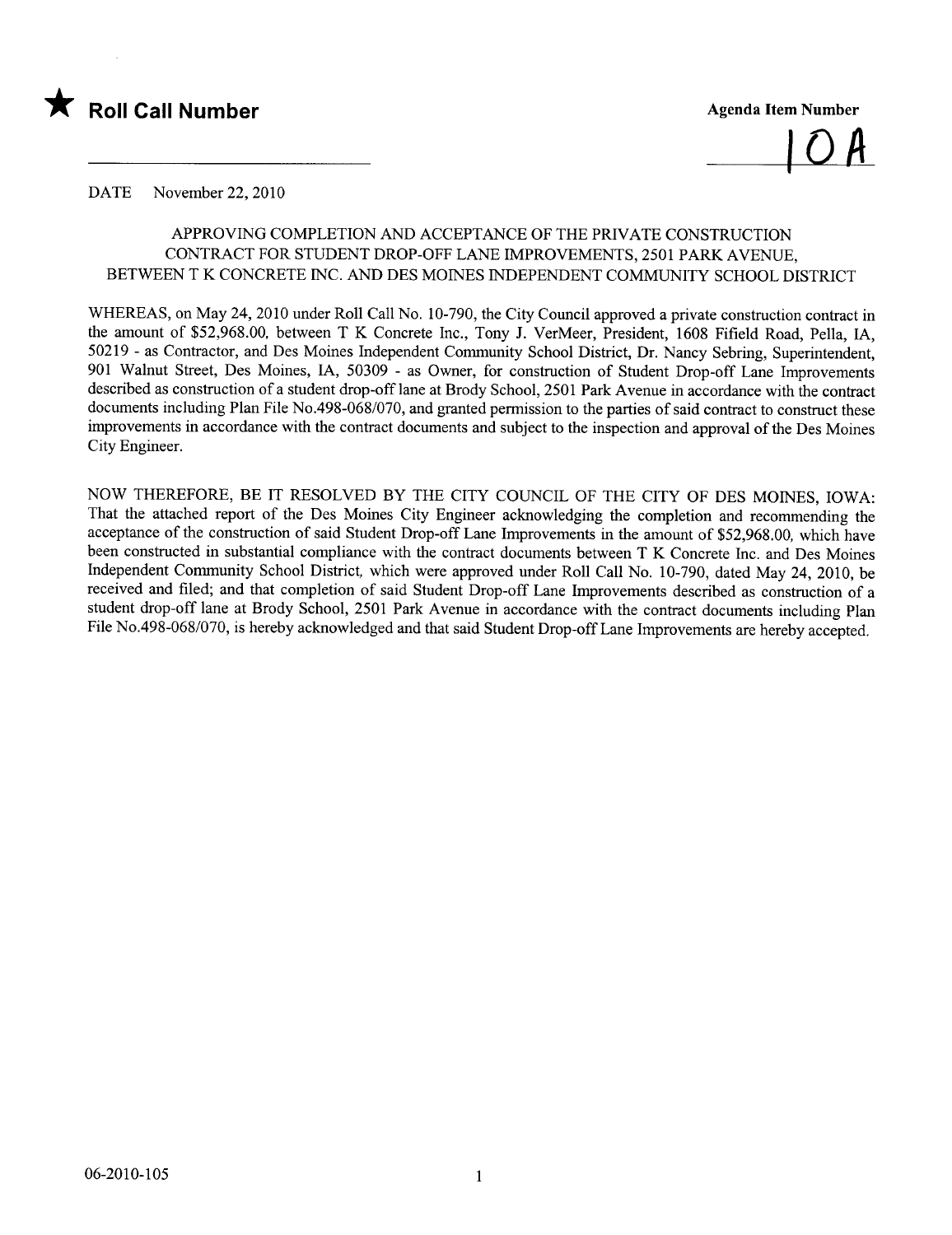



DATE November 22, 2010

Activity ID 06-2010-105

Moved by to adopt.

FORM APPROVED:

netlen Vanl

Kathleen Vanderpool Deputy City Attorney

Funding Source: All project costs are to be paid by the Owner(s), Des Moines Independent Community School District

| <b>COUNCIL ACTION</b> | <b>YEAS</b> | <b>NAYS</b> | <b>PASS</b> | <b>ABSENT</b>   |
|-----------------------|-------------|-------------|-------------|-----------------|
| <b>COWNIE</b>         |             |             |             |                 |
| <b>COLEMAN</b>        |             |             |             |                 |
| <b>GRIESS</b>         |             |             |             |                 |
| <b>HENSLEY</b>        |             |             |             |                 |
| <b>MAHAFFEY</b>       |             |             |             |                 |
| <b>MEYER</b>          |             |             |             |                 |
| <b>MOORE</b>          |             |             |             |                 |
| <b>TOTAL</b>          |             |             |             |                 |
| <b>MOTION CARRIED</b> |             |             |             | <b>APPROVED</b> |
|                       |             |             |             |                 |
|                       |             |             |             | Mayor           |

I, Diane Rauh, City Clerk of said City Council, hereby certify that at a meeting of the City Council, held on the above date, among other proceedings the above was adopted.

IN WITNESS WHEREOF, I have hereunto set my hand and affixed my seal the day and year first above written.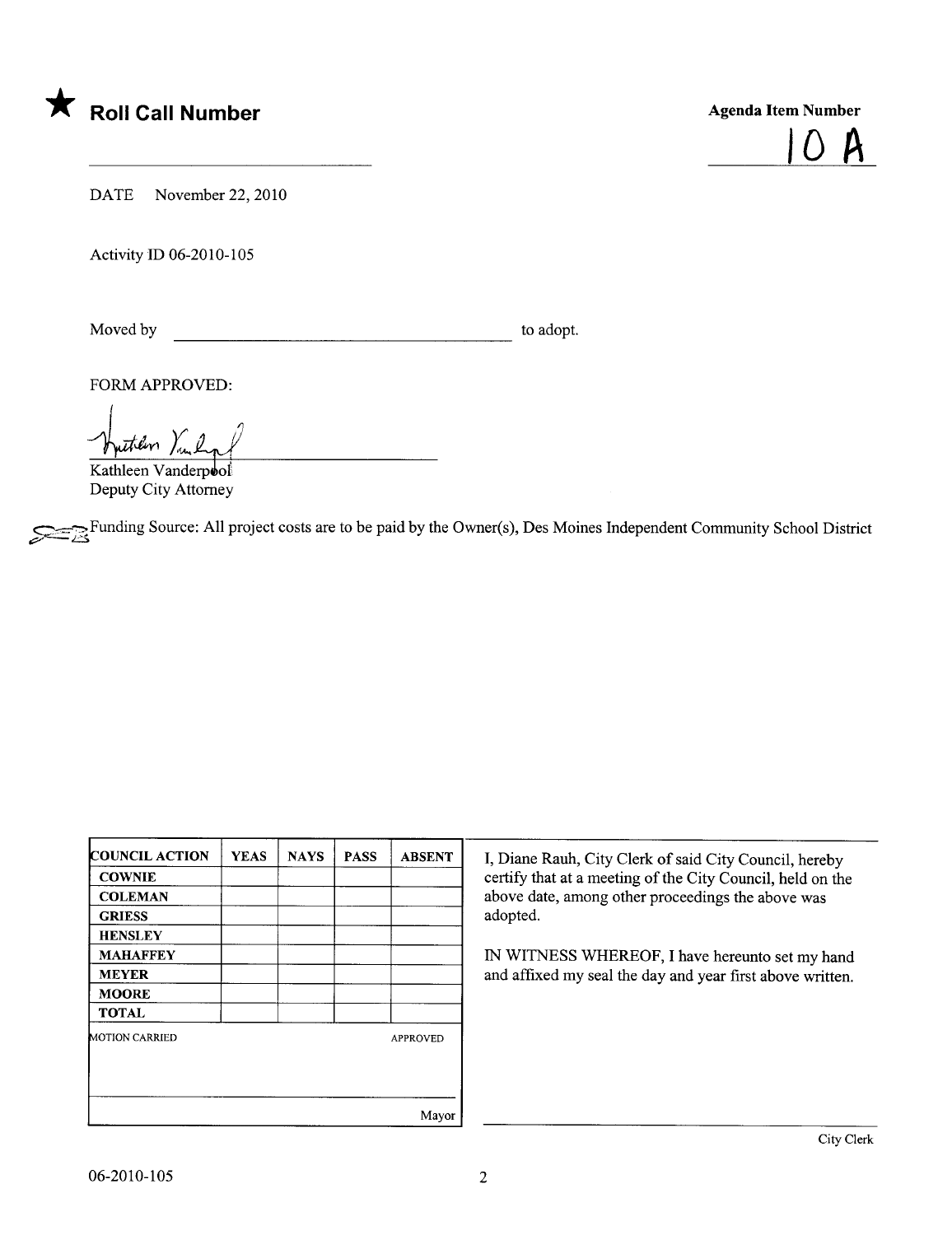



**VICINITY MAP** SCALE: 1" = 500"

# **BRODY SCHOOL STUDENT DROP-OFF LANE AT 2501 PARK AVENUE ACTIVITY ID 06-2010-105**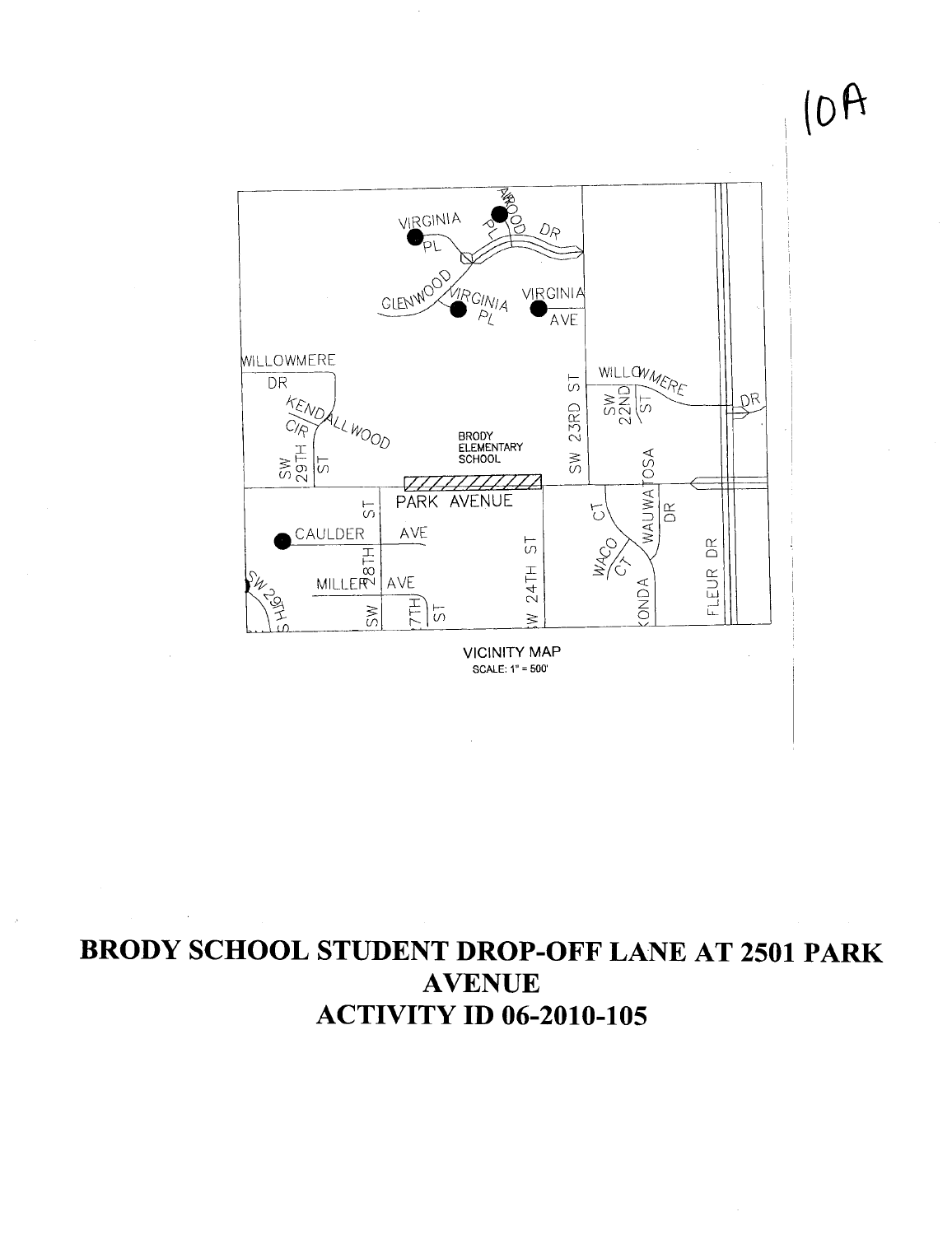November 22,2010



# **CERTIFICATION OF COMPLETION**

#### AGENDA HEADING:

Approving completion and recommending acceptance of the Private Construction Contract for Student Drop-off Lane Improvements 2501 Park Avenue, between T K Concrete Inc. and Des Moines Independent Community School District.

### SYNOPSIS:

Approve the Jurisdictional Engineer's Certification of Completion, acknowledge the completion and accept construction of said improvement.

#### FISCAL IMPACT:

Amount: \$52,968.00 As-Built Contract Cost

Funding Source: No Cost to the City of Des Moines; all costs are to be paid by the Owner, Des Moines Independent Community School District

## CERTIFICATION OF COMPLETION:

On May 24, 2010, under Roll Call No. 10-790, the City Council approved a private construction contract in the amount of \$52,968.00, between T K Concrete Inc., Tony J. VerMeer, President, 1608 Fifield Road, Pella, IA 50219 - as Contractor, and Des Moines Independent Community School District, Dr. Nancy Sebring, Superintendent, 901 Walnut Street, Des Moines, lA, 50309 - as Owner, for construction of Student Drop-off Lane Improvements described as construction of a student drop-off lane at Brody School, 2501 Park Avenue in accordance with the contract documents including Plan File No.498-068/070, and granted permssion to the paries of said contract to construct these improvements in accordance with the contract documents and subject to the inspection and approval of the Des Moines City Engineer.

I hereby certify that the construction of said Student Drop-off Lane Improvements described as construction of a student drop-off lane at Brody School, 2501 Park Avenue in accordance with the contract documents including Plan File No.498-068/070, Activity ID 06-2010-105, has been completed in substantial compliance with the contract documents between T K Concrete Inc. and Des Moines Independent Community School District, which were approved under Roll Call No. 10-790, dated May 24,2010 and I hereby recommend that the above Student Drop-off Lane Improvements be accepted.

I further certify that the amount of completed Student Drop-off Lane Improvements is \$52,968.00.

(15 Bawer

Jeb E. Brewer, P.E. Des Moines City Engineer